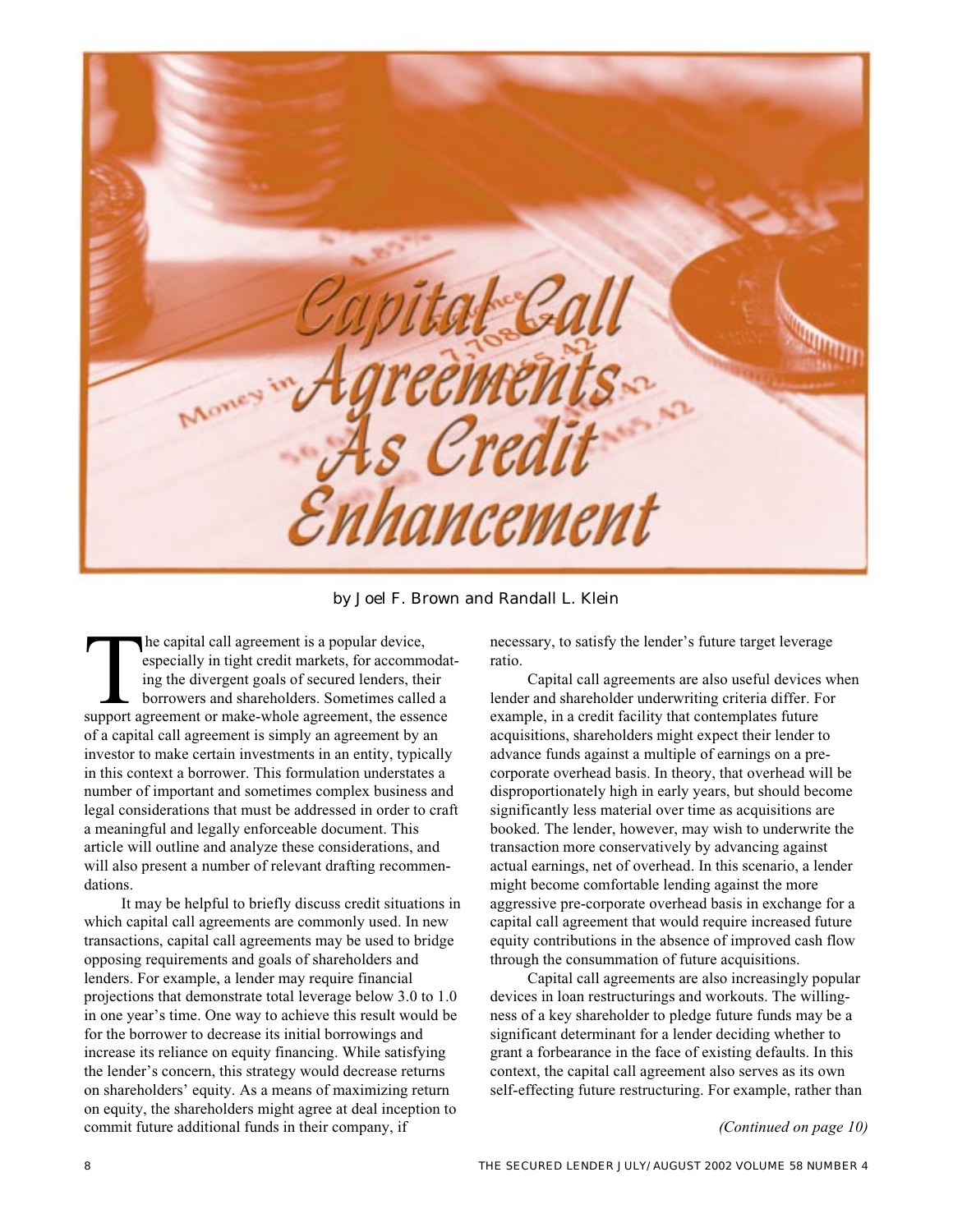# capital call agreements generally governed by the common law of contracts.



force all major transaction parties back to negotiations if a workout fails, a lender may require a capital call agreement at the inception of the workout, thereby triggering a prenegotiated second-stage workout.

### **Contrasts with other credit enhancements**

Capital call agreements as credit enhancements should be compared to and contrasted with other common creditenhancement devices, such as letters of credit and guaranties. Some of the important legal differences among these instruments and documents are discussed below.

Letters of credit typically, though not necessarily, issued by banks are highly valued by beneficiaries due to the reserve requirements and regulated status of bank issuers. The law and practices governing letters of credit are also generally favorable to beneficiaries, inasmuch as they tightly limit the grounds on which an issuer may dishonor a draw on a properly issued letter of credit. Letters of credit establish tri-party legal relations among the issuer, the applicant and the beneficiary. The issuer of the letter of credit has no direct interest in or recourse to the beneficiary as a consequence of a draw by the beneficiary. Instead, the issuer's recourse is to the letter of credit applicant, which enters into a reimbursement agreement with the issuer. The reimbursement obligation is often collateralized.

A guaranty creates a direct legal relationship between the guarantor and the recipient of the guaranty. The honoring of a guaranty by a guarantor creates an equitable right of subrogation in favor of the guarantor — that is, the guarantor's right to assume the claims of the recipient of the guaranty as a creditor of the beneficiary. For example, an investor executing a guaranty in favor of a lender would, upon payment under the guaranty, have certain rights to enforce the lender's loan documents against the beneficiary/borrower to the extent of payment on the guaranty. Lenders customarily require guarantors either to waive or deeply subordinate this right of subrogation. From the investor's perspective, this legal right of subrogation, conferring upon the investor only a contingent interest in

the beneficiary as a creditor, is the sole common law compensation for the investor entering into the guaranty. In other words, the investor will not be entitled to an increased equity interest in the beneficiary merely by performing under the guaranty, although the guarantor may separately acquire a contingent equity interest in the beneficiary as a fee for the issuance of the guaranty.

Guarantors, also called "sureties," are generally referred to as being favored at law. This means that the law governing suretyship, which is common law rather than statutory law, has evolved over many years to be protective of the interests of sureties, and has created many grounds for excusing surety performance because

of (among other things) changed circumstances following the date of execution of the guaranty. For instance, if a borrower and lender agree to release collateral without obtaining the guarantor's consent, the change in the underlying credit without the guarantor's consent may excuse the guarantor from some or even all of its obligations under the guaranty. As a result of this risk of guarantor discharge, many commercial lenders draft sophisticated guaranties containing extensive waivers and releases of all these common law protections.

By way of contrast, capital call agreements are generally governed by the common law of contracts. In a capital call agreement, the investor (the obligor under the capital call agreement) bargains to receive some form of instrument or security in the beneficiary upon performing under the capital call agreement by making an investment in the beneficiary. This investment may take the form of debt or equity or a hybrid thereof. The investor should not be entitled to any common law right of subrogation as against any third-party beneficiaries of the capital call agreement, where capital call agreements are used as credit enhancements. In other words, an investor that has agreed to invest funds in a borrower, even where such funds are earmarked to repay indebtedness of the borrower for borrowed money, has no right to assume an interest in the lender's loan documents upon performance. Instead, the investor bargains in advance with the borrower for its consideration in exchange for the capital call agreement.

The capital call investor also should not be entitled to suretyship defenses. Courts have developed these defenses to protect guarantors against having to honor their guaranties in situations where, as noted above, the terms of the debt guaranteed are modified without the guarantor's consent. Unlike a guaranty, the investor in a capital call agreement is not obligated to pay the debt of another entity. Rather, it contracts to make its own investments in that entity. The investor could, if it chooses, negotiate the

*(Continued on page 12)*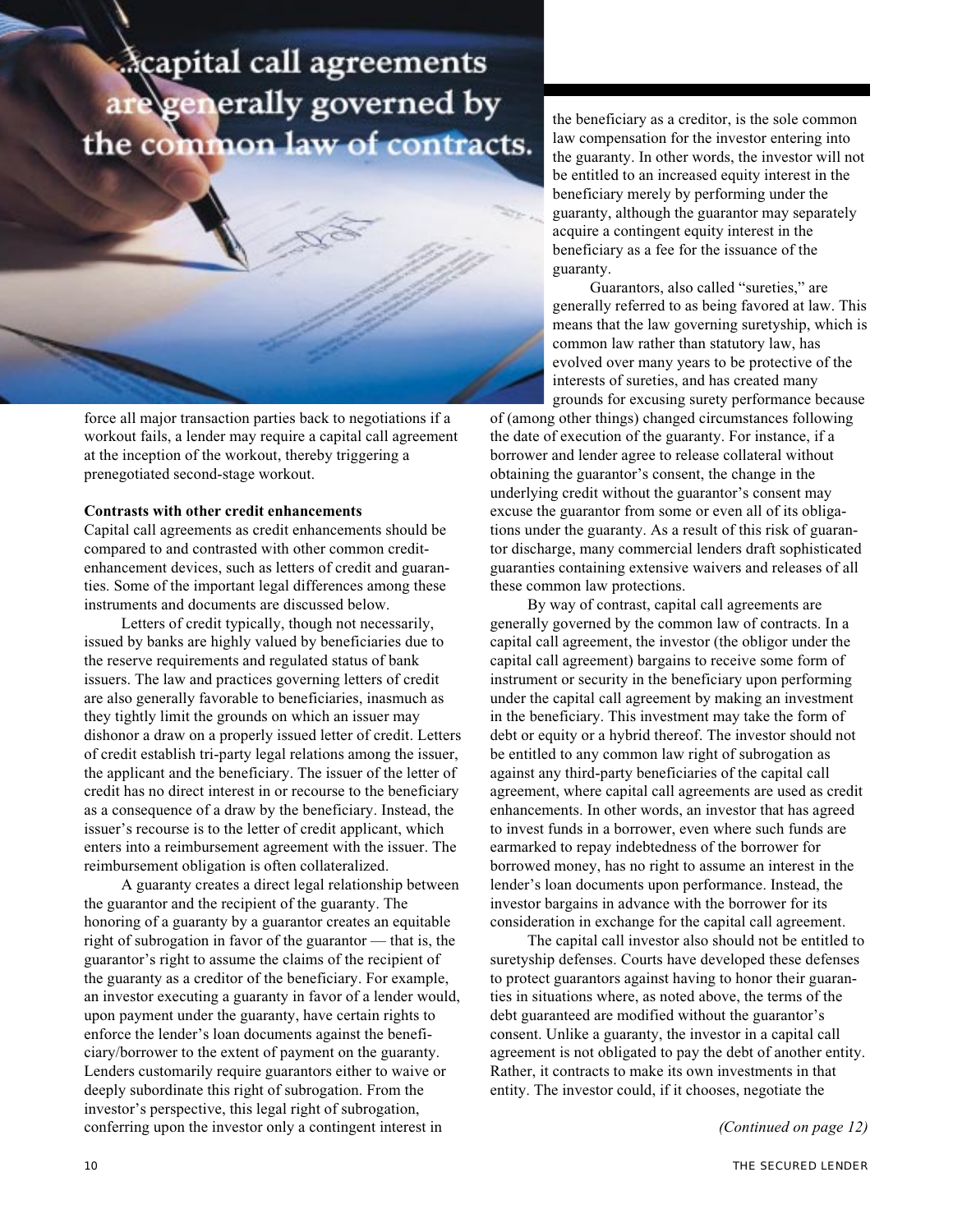capital call agreement to excuse or otherwise adjust future investment commitments in light of changed circumstances. That said, to the extent that a capital call agreement is constructed as a pure credit enhancement, with the proceeds of all investments being earmarked for a lender, a court could conceivably construe a capital call agreement as the functional equivalent of a guaranty, at least from the perspective of affording the investor the equivalent suretyship protections. Moreover, as discussed below, certain bankruptcy law considerations may prompt lenders to insist upon the contingent right to be paid directly by the investor

in the event that the capital call agreement is, for any reason, unenforceable directly by the borrower. This contingent right, creating direct legal relationships between the investor and the lender, moves the capital call agreement more in the direction of a guaranty, thereby raising potential suretyship defenses for the investor. Lenders should preempt such defenses by adding to their capital call agreements suretyship waivers of the type customarily found in guaranties.

## **Enforceability in bankruptcy**

A lender's legal relationship to the form of credit enhancement, as outlined above, takes on heightened significance in the context of a borrower's bankruptcy. From this perspective, letters of credit are the gold standard for credit enhancement because of the independence principle, which generally protects the rights of the beneficiary of the letter of credit from the consequences of the borrower's insolvency, and affords the beneficiary a direct legal right to enforce its claim for payment against the issuer. Guaranties, while

not as preferable as letters of credit because of the litigation risk associated with suretyship defenses, also generally permit direct enforcement notwithstanding a borrower's bankruptcy. Note that, in contrast to letters of credit and guaranties, capital call agreements run directly in favor of the borrower, not the lender. Therefore, the threshold questions are whether and to what extent the lender's rights against the capital call provider may be affected by a bankruptcy case commenced by or against the borrower.

These questions are answered in part by a specific provision of the Bankruptcy Code with which many lenders and their lawyers are familiar, albeit in a different context. It is commonly understood that a borrower seeking bankruptcy protection cannot compel a lender to continue to make advances postpetition pursuant to a prepetition commitment or a committed prepetition facility. Section 365(c)(2) of the Bankruptcy Code provides:

The [debtor] may not assume or assign any executory contract...if...such contract is a contract to make a

loan, or extend other debt financing or financial accommodations, to or for the benefit of the debtor, or to issue a security of the debtor.

Considering the terms of a capital call agreement, one can easily see the enforceability challenge presented by Section  $365(c)(2)$ . In its most fundamental form, the capital call agreement gives the borrower the right to obtain funds from an investor in exchange for debt or equity securities — a contract, in other words, either "to make a loan" or to "issue a security of the debtor." If bankruptcy of the

> borrower intervenes, the investor is able to argue that the contract is governed by Section 365(c)(2) and therefore not capable of enforcement by the debtor.

The consequence of a successful investor challenge under Section 365(c)(2) is disastrous for the lender whose rights are derivative of its borrower's. Here, the main difference between capital call agreements on the one hand and letters of credit and guarantees, on the other, is most acute — the lender has the direct right to enforce letters of credit and guaranties unaffected by Section 365(c)(2) of the Bankruptcy Code. To respond to the risk posed by a challenge under Section  $365(c)(2)$ , three related provisions should be added to a capital call agreement. First, the lender must be named as a third-party beneficiary entitled to the benefits provided by the agreement. There does not appear to be any published decision directly on point; however, third-party beneficiary status may provide the lender with a safeguard in the event of a challenge under Section 365(c)(2). The Bankruptcy Code rights of "assumption" or

"rejection" of an "executory contract" are not magical powers that destroy prepetition contracts: rejection constitutes breach by a debtor, resulting in a prepetition claim for damages; assumption merely enables a debtor to enjoy the benefits (and burdens) of a contract postpetition. Certainly, a prepetition loan agreement, complete with grants of security interests and other rights, does not disappear simply because the debtor does not have the right to advances postpetition. Similarly, if the investor has consented to a third-party's reliance, the fact that the debtor cannot compel performance should not disrupt the lender's contract rights. In other words, Section 365(c)(2) only speaks to the debtor's rights and is silent as to whether a third-party beneficiary can compel performance.<sup>1</sup>

Second, the capital call agreement should contain an express waiver by the investor of the defenses provided by Section  $365(c)(2)$ . As discussed more extensively in the

*(Continued on page 14)*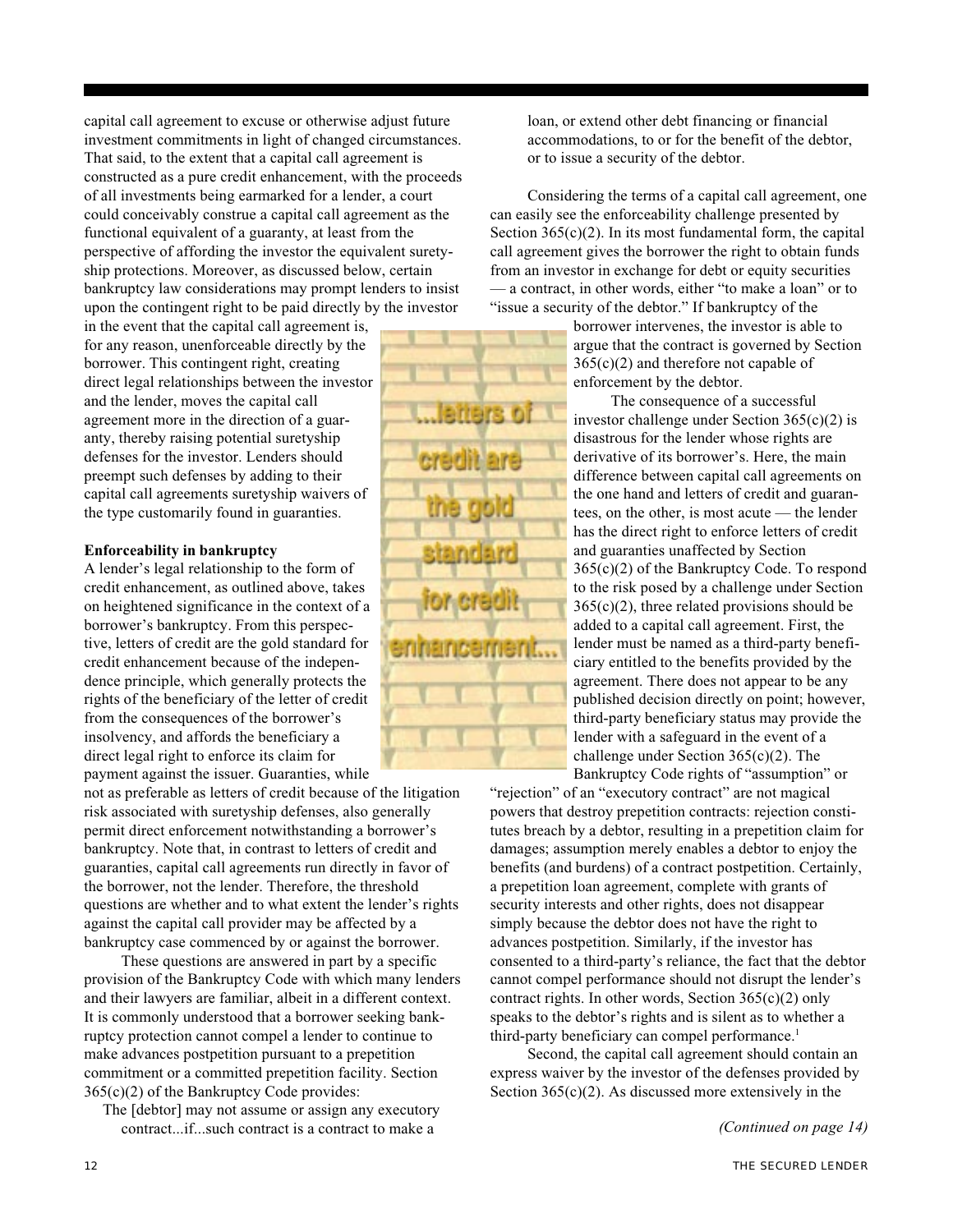next section, the Uniform Commercial Code authorizes the assignment of payment rights created under capital call agreements from borrower to lender. Although no case law is directly on point, if a capital call investor expressly waives the right to assert the protections of Section  $365(c)(2)$ , the lender as assignee of a payment right — and not as a debtor in bankruptcy — should argue that it takes its assignment rights free of any challenges under Section  $365(c)(2)$ .

Unfortunately, given the lack of clear authority that third-party beneficiary status is sufficient to survive a bankruptcy enforceability challenge, as well as the absence of authority concerning the right to waive the protections under Section  $365(c)(2)$ , a third provision should be added to the capital call agreement, providing for the lender's contingent right to be paid directly by the investor if the capital call agreement is, for any reason, not enforceable or enforced directly by the borrower. It is this aspect of the capital call agreement — a springing claim directly enforceable by the lender against the investor — that most closely resembles a guarantee and, therefore, supports inclusion of the suretyship waivers described above.



*Joel F. Brown is a partner in the law firm of Goldberg, Kohn, Bell, Black, Rosenbloom & Moritz, Ltd., Chicago, IL. Mr. Brown concentrates his practice in commercial loan documentation and workouts.*

## **Priority matters**

Related to the right of enforcement is the lender's right to priority in the investor's cash when paid to the borrower. If the borrower (or lender as third-party beneficiary) enforces the capital call agreement prior to bankruptcy, or if the lender is able to compel performance post-petition directly or as a third-party beneficiary, it is equally important that the funds paid be made available to the lender free of claims by the borrower's other creditors. This is the hallmark of an enforceable first-priority security interest: putting the borrower's property out of the reach of its general creditors for the benefit of the lender.

Revised Article 9 of the Uniform Commercial Code, now effective in all states, gives lenders the tools to create a first-priority security interest in investor obligations under a capital call agreement. Under the UCC, a borrower's contractual right to receive funds from its investor should be classified as a general intangible as well as a "payment intangible," defined as a general intangible under which the account debtor's principal obligation is a monetary obligation.2 A lender may receive a perfected security interest in this general intangible by entering into a security agreement with the borrower that describes the general intangible as collateral, and by filing an appropriate UCC financing

statement that does the same. In the case of a customary "blanket" security agreement and related UCC financing statement filing, the lender will pick up this collateral as a matter of course.

The UCC provides an additional benefit in the case of security interests covering certain general intangibles. An investor party to a capital call agreement should be classified under the UCC as an "account debtor" of the borrower: a person obligated on a general intangible.3 As authorized by UCC Sec. 9-406(a), the capital call agreement should contain a notification to the investor authenticated by the borrower (as assignor of a payment intangible) and by the lender (as assignee of a payment intangible) that the payment intangible arising under the capital call agreement has been assigned to, and that payment is to be made to, the lender. The legal effect of this notification under the UCC is that payment by the investor to the borrower of amounts owing under the capital call agreement does not discharge the investor's obligation to pay the same amount directly to the lender.

The preceding sections have addressed issues pertaining to the enforceability and priority of claims arising under capital call agreements. Successful navigation of these issues, however, does not ensure a valuable credit enhancement. Fundamental due diligence regarding the investor's identity and the means by which the investor contractually binds itself, and careful construction of the operative capital call provisions are also equally important components of a well designed document. The following sections address these topics in more detail.



*Randall L. Klein is a partner in the law firm of Goldberg, Kohn, Bell, Black, Rosenbloom & Moritz, Ltd., Chicago, IL. Mr. Klein concentrates his practice in commercial workouts and bankruptcy.*

# **Know thy investor**

In middle-market financings, the majority of capital call agreements give rise to unsecured investor obligations. Therefore, in stark contrast to the typical credit decision involving a borrower, where collateral value is a dominant credit consideration, a capital call agreement is typically not supported by investor collateral. Instead, a lender must be satisfied, both from a business and legal perspective, that the investor has the financial wherewithal to honor its obligations. These concerns are practically identical to those faced by a lender receiving a guaranty.

An important precondition to establishing investor solvency is establishing investor identity. In institutional equity-sponsored transactions, the identity of "the investor"

*(Continued on page 16)*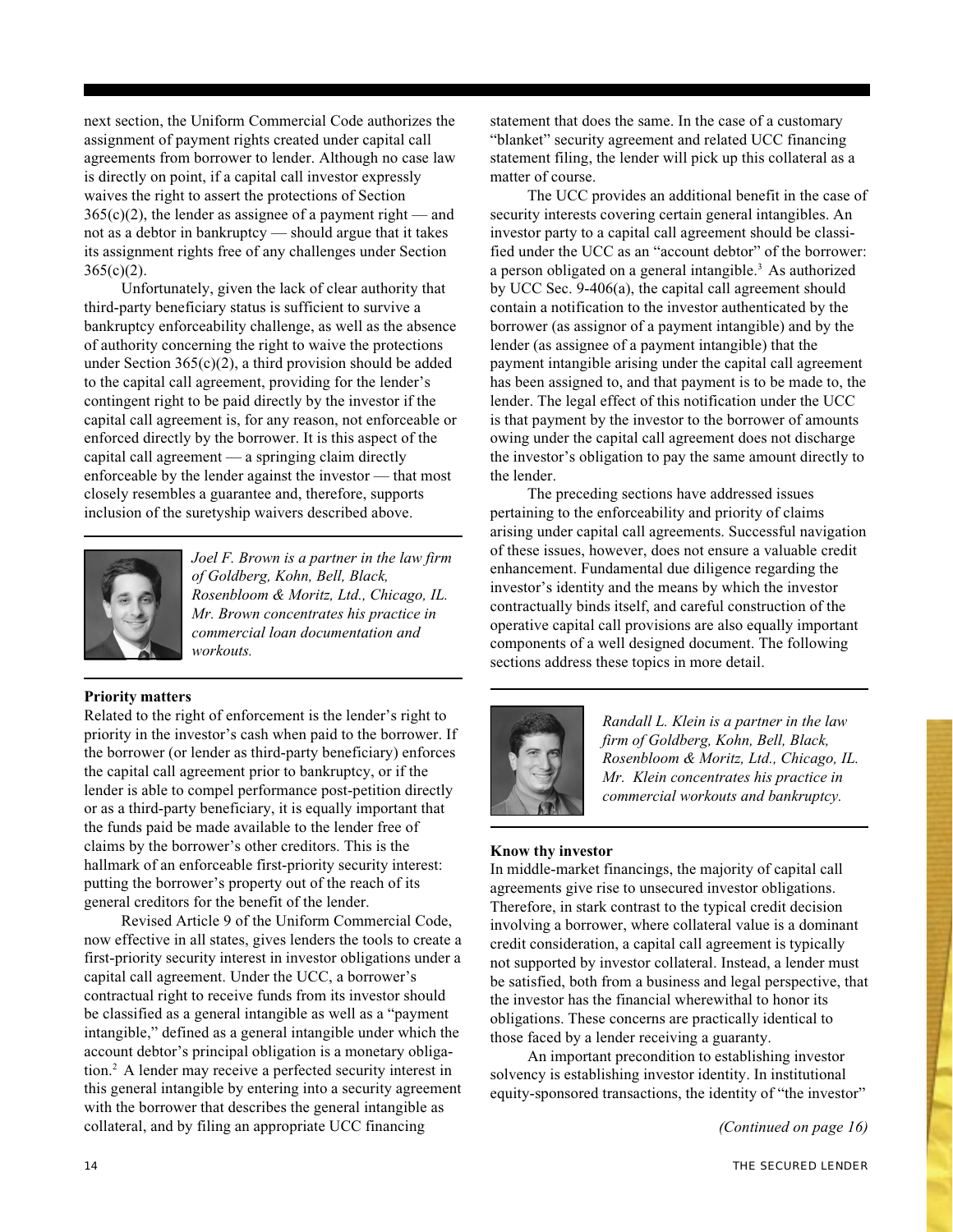may be more challenging than initially imagined. A seemingly monolithic deal sponsor may, upon investigation, in actuality be a number of inter-related legal entities, only some of which control purse strings. Many institutional funds also do not have immediate access to meaningful amounts of cash, but instead act as conduits for their fund investors, who are generally obligated, upon call, to invest in such funds. Recipients of capital call agreements from these institutions must therefore realize that they are making a credit decision based indirectly on the financial strength of often numerous far-flung fund investors, whose identities may be impractical or impossible to establish within the normal course of a transaction.

With precise investor identity having been established, the recipient of a capital call agreement may next choose to investigate the financial resources of the investor. The appropriate tools here should be familiar to any credit analyst: cash flow statements, balance sheets, bank and brokerage account statements and tax returns. The amount and sophistication of information solicited will, of course, be determined by the materiality of the capital call to the deal, and the lender's overall comfort with the investor's track record. In some transactions, an investor may resist lender credit inquiries on the grounds of protecting fund investor confidentiality. Other investors, especially more established institutional investors, may find direct credit inquiries by lenders (as compared to credit inquiries regarding their borrowers) to be distasteful or even offensive, and lending officers in such situations will need to balance their desire for credit information against the prospect of alienating fund investors.

Since capital call agreements contemplate future

The appropriate tools here should be familiar to any credit analyst: cash flow statements, balance sheets. bank and brokerage account statements and tax returns. investments on the part of the investor, the recipient of such an agreement should implement methods for establishing ongoing creditworthiness of the investor. The preferred method is to collateralize the capital call agreement obligations, such as through the issuance of a letter of credit in favor of the beneficiary of the agreement or the posting of cash collateral. However, an investor may not always be willing to offer collateral to secure capital call obligations, and in such situations the beneficiary of the agreement will need to establish methods for confirming investor creditworthiness on an ongoing basis. The capital call agreement may be drafted to assist this process. First, the agreement should include agreements by the investor to deliver to the beneficiary periodic financial statements and other relevant information, so that the beneficiary may closely monitor investor solvency. The parties may also choose to negotiate certain net worth or net income floors, below which the beneficiary (and its lender) would have the immediate right to demand full investment under the agreement. Finally, a beneficiary may choose to include in the capital call agreement, where applicable, representations by the investor that the investor's funding sources (such as limited partners in the context of an investment limited partnership) are committed, subject only to call by the investor, to contribute funds in the investor sufficient to satisfy all capital call obligations, and that the investor has also reserved funds under its organizational documents to permit it to satisfy its capital call obligations.

#### **Contracting with the investor**

Assuming a satisfactory resolution of the issues concerning investor identity and adequacy of financial resources, the recipient of a capital call agreement will next need to analyze the rights of the investor to enter into a binding contract of the type presented by a capital call agreement. The key questions presented are:

(i) do the investor's basic organizational documents (in the case of a business entity investor, as opposed to an individual investor) authorize the investment? (ii) are there any laws that prohibit or otherwise adversely restrict the investor from making this investment? and (iii) is the investor party to any other agreements which prohibit or adversely restrict the investor from making this investment?

These same due diligence questions will be asked by lender's counsel with respect to the borrower's ability to incur the underlying debt. Appropriate responses, however, may be much more challenging to obtain and analyze in the case of the investor than with respect to the borrower. Several factors lead to this result. First, most corporate borrowers have simple charter documentation, which is almost always compatible with the routine events of incurring debt and granting liens to secure such debt. Borrower's counsel also typically expects a full review of a borrower's charter by lender's counsel, will conduct its own review in tandem and will make any necessary modifications to existing documentation as part of the closing process. Moreover, in many cases, especially in the acquisition context, a borrower's organizational documen-

*(Continued on page 18)*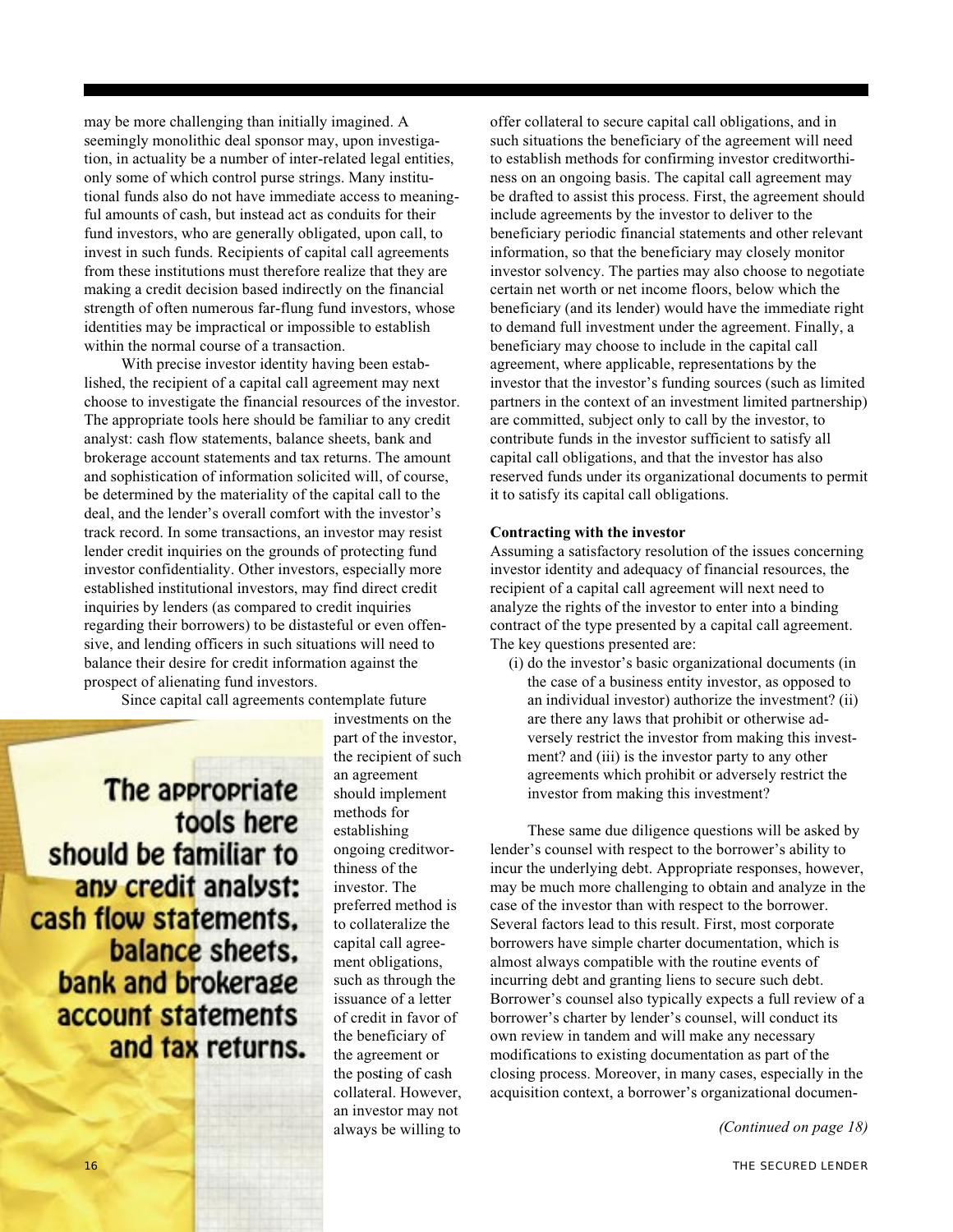tation will be newly minted specifically for the subject transaction, thereby giving counsel a prime opportunity to review and comment on these materials before they become effective.

By way of contrast, investor organizational documentation, especially in the case of institutional investors, can be very complex, and many investors will seek to restrict access to such materials on the grounds of protecting fund investor confidentiality. Borrower's counsel often will not be familiar with these materials, as such counsel typically represents the investor's targets, not the investor itself, and lender's counsel cannot expect any meaningful opportunity to modify such organizational materials, which will usually have been "frozen" into place long before the current investment.

Similar complexities typically will arise in connection with questions concerning provisions of law or contracts that restrict the investor's investment decision. Borrower's counsel often will be less familiar with the legal matters pertaining to the investor as compared to the borrower. Borrower's and lender's counsel both routinely review a borrower's material contracts, and will solicit consents where needed to accommodate a financing and, where applicable, a related acquisition. The same access typically is not given in the case of an investor's existing contracts, which are often considered confidential and not appropriate for lender review.

Underscoring all of these matters, moreover, is an oftexpressed investor sentiment that lender's counsel has no proper business in conducting investor legal due diligence. This view derives, in part, from the typical positioning of a capital call in a deal structure. Specifically, the capital call is often the product of investor concession (at least from the investor's perspective), and many investors will bristle at having to submit to the costs, inconveniences and delays sometimes associated with proper legal due diligence, especially where such diligence seeks to disclose the investor's internal organization and other material business relations. From the lender's perspective, such diligence is a fundamental prerequisite to knowing that the investor's "concession" is meaningful and legally enforceable, though the lender can expect this rationale to be met with the investor's claims that the lender's efforts to conduct due diligence evince a lack of trust.

There are ways to short-cut investor legal due diligence without forgoing all meaningful protections. First, a lender may rely to a small degree on representations and warranties contained in the capital call agreement that address fundamental contractual matters. However, such representations and warranties are best viewed as complements to, not substitutions for, due diligence. Moreover, a lender will want to know of a potential legal or contractual conflict before getting into a deal, rather than at some critical time when remedies may be limited value. Contractual representations are often poor tools for ferreting out

real problems. Lenders may increase their coverage by requiring an appropriate opinion of investor's counsel that cover core legal due diligence matters. So long as lender's counsel has no independent reason to believe such opinions to be false, lender's counsel may accept customary closing opinions from investor's counsel without the independent need to review underlying documentation. The authors have found the request for such "blind" opinions of counsel to be generally acceptable by investors.

## **What is the investment and how is it made?**

There is no legally mandated or default form of investment required pursuant to a capital call agreement. Instead, the form needs to be carefully drafted by the parties. Additional consideration must be given to the legal flow of investment proceeds, as compared to the actual cash transfers.



The form of investment required under a capital call agreement may take on characteristics of a debt investment, equity investment or any form of hybrid instrument. The capital call agreement should address issues relating to each form of investment. To the extent the investment has equity characteristics, the capital call agreement should specify whether the security to be issued is common stock or preferred, and, if the latter, the particular attributes of the preferred that will be permitted by the lender. If preferred securities are required by the investor, the beneficiary should consider requiring the investor to execute a subordination agreement in favor of the beneficiary, so as to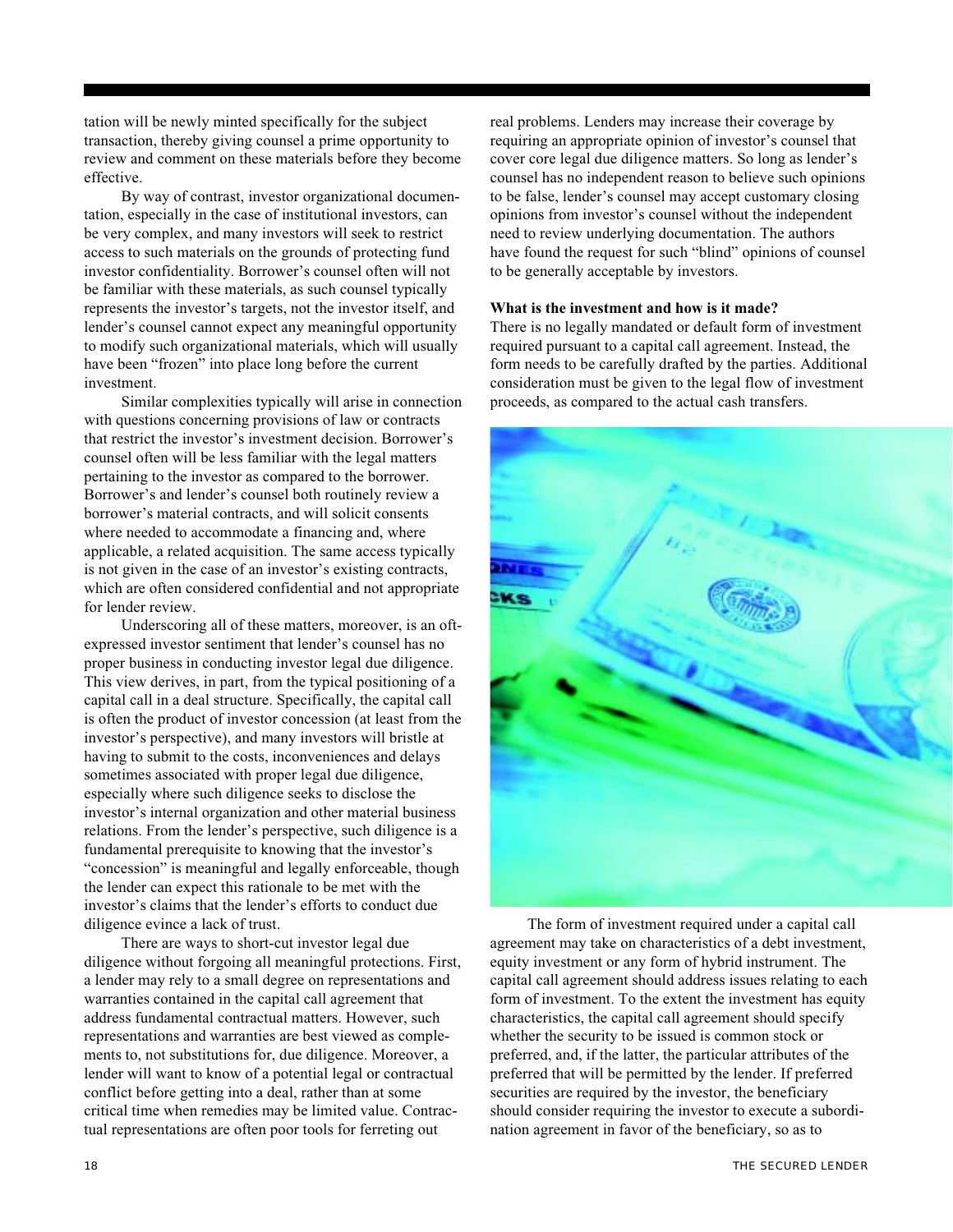prohibit cash dividend payments to the investor under certain situations. Subordination issues are also present where the form of investment is a debt instrument or otherwise has a debt-like component. Whenever subordination matters are presented, the capital call agreement should define the acceptable terms of subordination (such as by referring to pre-existing subordinated debt issuances, or by attaching an acceptable form of subordination agreement as an exhibit). Failure to establish ground rules for subordination could cause significant future delays, even where an investment is clearly required, as the parties may dispute the terms of acceptable subordination.

The capital call agreement should also distinguish the legal flow of investments from the actual cash transfers, and carefully delineate each. The legal flow of investment takes on most significance where the borrower is owned



entirely by a holding company, a common deal structure used to accommodate a variety of shareholder and lender concerns and goals. Where a holding company structure exists, the parties must consider whether the investment is made into the holding company, then by the holding company into the borrower, or instead whether the investment is made directly by the investor into the borrower. The difference may have important legal differences. For example, a debt investment made by an investor into a holding company, which is then contributed as equity capital by the holding company to the borrower, will confer certain structural subordination benefits to a lender to the borrower.4 An equity investment made into a holding

company, then by the holding company to the borrower, may avoid any dilution to the shareholdings pledged by the holding company to the lender. Therefore, in addition to specifying the form of investment, the capital call agreement should establish the legal means by which the investment flows into the borrower.

Tracing the legal flow of funds is important to establish the existence or non-existence, as the case may be, of a variety of ancillary legal relationships and consequences, some of which are described above. Tracing the actual flow of funds also is important to expedite the delivery of cash by the investor to the ultimate beneficiary, *(Continued on page 78)*

the lender in the context of this article. Absent clear guidelines in the capital call agreement or other controlling document, the investor may, for example, choose to satisfy its capital call obligations by sending a check to the borrower. The borrower may then waste several days before depositing the check into one of its accounts, only then cutting a check to the lender. Even where these transfers are made by wire transfer, the existence of cash parked in a borrower account for one or more days may cause significant risk to a lender, risk that the funds are diverted for another borrower purpose, or risk of an intervening borrower bankruptcy which may delay or prevent the lender from reaching the cash.

A well-constructed capital call agreement can significantly reduce or eliminate these risks. The agreement should contain express payment authorizations and directions designed to collapse any number of interim transfers into one key transfer, from investor to beneficiary.5 To illustrate, as a legal matter an investor may be required under a capital call agreement to make certain equity investments in a holding company, with the holding company making concurrent and equivalent equity investments in its operating subsidiary, and the operating subsidiary in turn using the equity proceeds to repay outstanding indebtedness owed to the lender-beneficiary. Without disturbing the legal consequences of these various actions, the capital call agreement may nonetheless reduce the actual transfers into one movement of funds from investor to lender.

# **How is the investment triggered?**

The capital call agreement should be drafted to set forth clear, unambiguous conditions under which an investment is required. The agreement should also be sensitive to exigencies that may intentionally or unintentionally arise over time and which could circumvent plain business expectations. Consider, for example, a capital call agreement that requires an equity sponsor to make a significant equity investment if year-end total leverage exceeds 3.5 to 1.0, with leverage calculated based on borrower prepared financial statements. Consider what would happen if, in the face of significant business downturns, the sponsor directed management to hold back delivery of financial statements. While this act may constitute an additional default under governing credit documentation, the failure of a condition precedent in the capital call agreement — the production of required financial statements — could, depending on specific drafting language, suspend the requirement of the investor to satisfy a capital call commitment. Consider, too, what would happen if the borrower became a debtor in bankruptcy, or commenced liquidation, prior to year-end. As a safeguard, the investment should be accelerated upon a voluntary or involuntary bankruptcy filing by the bor-